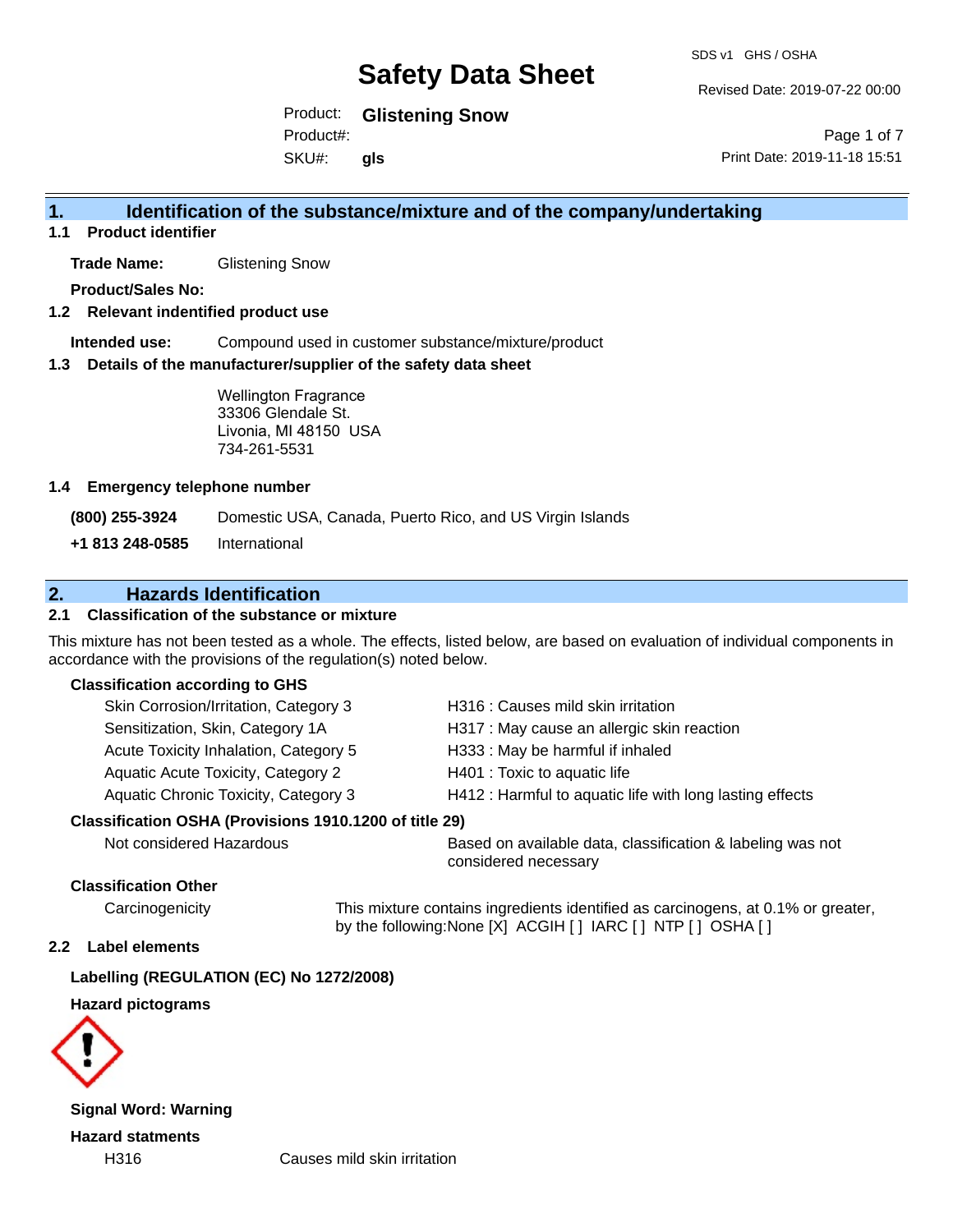#### SDS v1 GHS / OSHA

# **Safety Data Sheet**

### Product: **Glistening Snow**

SKU#: Product#: **gls**

| H317                            | May cause an allergic skin reaction                                     |
|---------------------------------|-------------------------------------------------------------------------|
| H333                            | May be harmful if inhaled                                               |
| H401                            | Toxic to aquatic life                                                   |
| H412                            | Harmful to aquatic life with long lasting effects                       |
| <b>Precautionary Statements</b> |                                                                         |
| <b>Prevention:</b>              |                                                                         |
| P <sub>272</sub>                | Contaminated work clothing should not be allowed out of the workplace   |
| P <sub>273</sub>                | Avoid release to the environment                                        |
| Response:                       |                                                                         |
| $P302 + P352$                   | IF ON SKIN: Wash with soap and water                                    |
| $P304 + P312$                   | IF INHALED: Call a POISON CENTER or doctor/physician if you feel unwell |
| $P333 + P313$                   | If skin irritation or a rash occurs: Get medical advice/attention       |
| P363                            | Wash contaminated clothing before reuse                                 |

#### **2.3 Other Hazards**

**no data available**

# **3. Composition/Information on Ingredients**

### **3.1 Mixtures**

This product is a complex mixture of ingredients, which contains among others the following substance(s), presenting a health or environmental hazard within the meaning of the UN Globally Harmonized System of Classification and Labeling of Chemicals (GHS):

| CAS#<br>Ingredient                                       | EC#                             | Conc.<br>Range | <b>GHS Classification</b>          |  |
|----------------------------------------------------------|---------------------------------|----------------|------------------------------------|--|
| 125-12-2                                                 | 204-727-6                       | $5 - 10%$      | H227; H316; H401                   |  |
| Isobornyl acetate                                        |                                 |                |                                    |  |
| 18479-58-8                                               | 242-362-4                       | $1 - 2 \%$     | H227; H303; H315; H319; H402       |  |
|                                                          | 2,6-dimethyloct-7-en-2-ol       |                |                                    |  |
| 67634-15-5                                               | 266-819-2                       | $1 - 2 \%$     | H315: H317: H400: H411             |  |
|                                                          | Ethyl 2,2-dimethylhydrocinnamal |                |                                    |  |
| 6485-40-1                                                | 229-352-5                       | $1 - 2 \%$     | H227; H313; H317; H401             |  |
| I-Carvone                                                |                                 |                |                                    |  |
| 77-53-2                                                  | 201-035-6                       | $1 - 2 \%$     | H227; H401; H411                   |  |
| Cedrol Crystals                                          |                                 |                |                                    |  |
| 104-55-2                                                 | 203-213-9                       | $0.1 - 1.0 \%$ | H303; H312; H315; H317; H319; H401 |  |
| Cinnamal                                                 |                                 |                |                                    |  |
| See Section 16 for full text of GHS classification codes |                                 |                |                                    |  |

See Section 16 for full text of GHS classification codes which where not shown in section 2 Total Hydrocarbon Content (%  $w/w$ ) = 0.36

Revised Date: 2019-07-22 00:00

Print Date: 2019-11-18 15:51

Page 2 of 7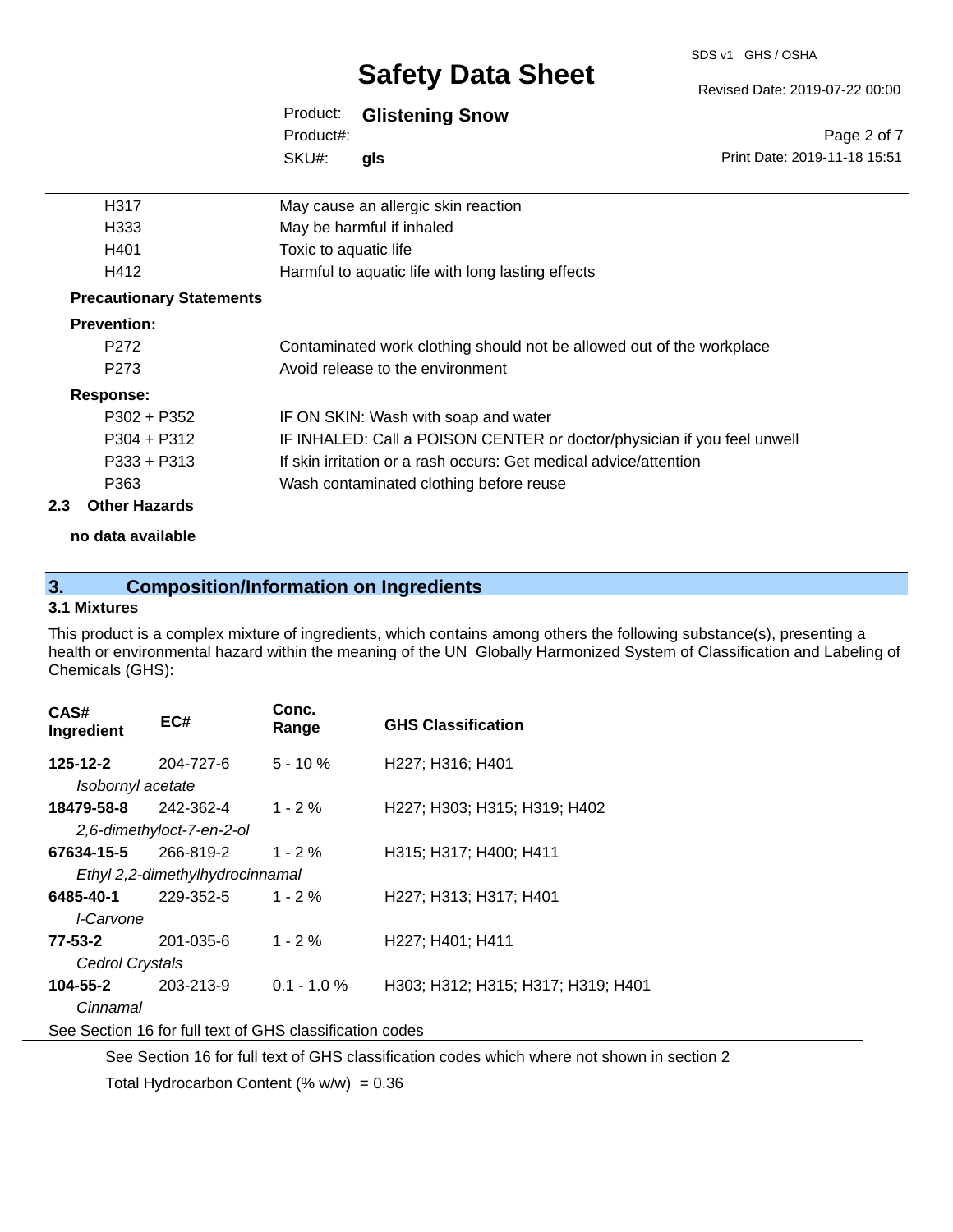SDS v1 GHS / OSHA

Revised Date: 2019-07-22 00:00

# Product: **Glistening Snow**

Product#:

SKU#: **gls**

Page 3 of 7 Print Date: 2019-11-18 15:51

| <b>First Aid Measures</b><br>4.                                                   |                                                                                                               |  |  |  |
|-----------------------------------------------------------------------------------|---------------------------------------------------------------------------------------------------------------|--|--|--|
| <b>Description of first aid measures</b><br>4.1                                   |                                                                                                               |  |  |  |
| Inhalation:                                                                       | Remove from exposure site to fresh air and keep at rest.<br>Obtain medical advice.                            |  |  |  |
| <b>Eye Exposure:</b>                                                              | Flush immediately with water for at least 15 minutes.<br>Contact physician if symptoms persist.               |  |  |  |
| <b>Skin Exposure:</b>                                                             | Remove contaminated clothes. Wash thoroughly with water (and soap).<br>Contact physician if symptoms persist. |  |  |  |
| Ingestion:                                                                        | Rinse mouth with water and obtain medical advice.                                                             |  |  |  |
| Most important symptoms and effects, both acute and delayed<br>4.2                |                                                                                                               |  |  |  |
| <b>Symptoms:</b>                                                                  | no data available                                                                                             |  |  |  |
| Risks:                                                                            | Refer to Section 2.2 "Hazard Statements"                                                                      |  |  |  |
| Indication of any immediate medical attention and special treatment needed<br>4.3 |                                                                                                               |  |  |  |
| <b>Treatment:</b>                                                                 | Refer to Section 2.2 "Response"                                                                               |  |  |  |
| 5.<br><b>Fire-Fighting measures</b>                                               |                                                                                                               |  |  |  |
| <b>Extinguishing media</b><br>5.1                                                 |                                                                                                               |  |  |  |
| Suitable:                                                                         | Carbon dioxide (CO2), Dry chemical, Foam                                                                      |  |  |  |
| Unsuitable                                                                        | Do not use a direct water jet on burning material                                                             |  |  |  |
| Special hazards arising from the substance or mixture<br>5.2                      |                                                                                                               |  |  |  |
| <b>During fire fighting:</b><br><b>Advice for firefighters</b><br>5.3             | Water may be ineffective                                                                                      |  |  |  |
| <b>Further information:</b>                                                       | Standard procedure for chemical fires                                                                         |  |  |  |

### **6. Accidental Release Measures**

#### **6.1 Personal precautions, protective equipment and emergency procedures**

Avoid inhalation and contact with skin and eyes. A self-contained breathing apparatus is recommended in case of a major spill.

#### **6.2 Environmental precautions**

Keep away from drains, soil, and surface and groundwater.

#### **6.3 Methods and materials for containment and cleaning up**

Clean up spillage promptly. Remove ignition sources. Provide adequate ventilation. Avoid excessive inhalation of vapors. Gross spillages should be contained by use of sand or inert powder and disposed of according to the local regulations.

#### **6.4 Reference to other sections**

Not Applicable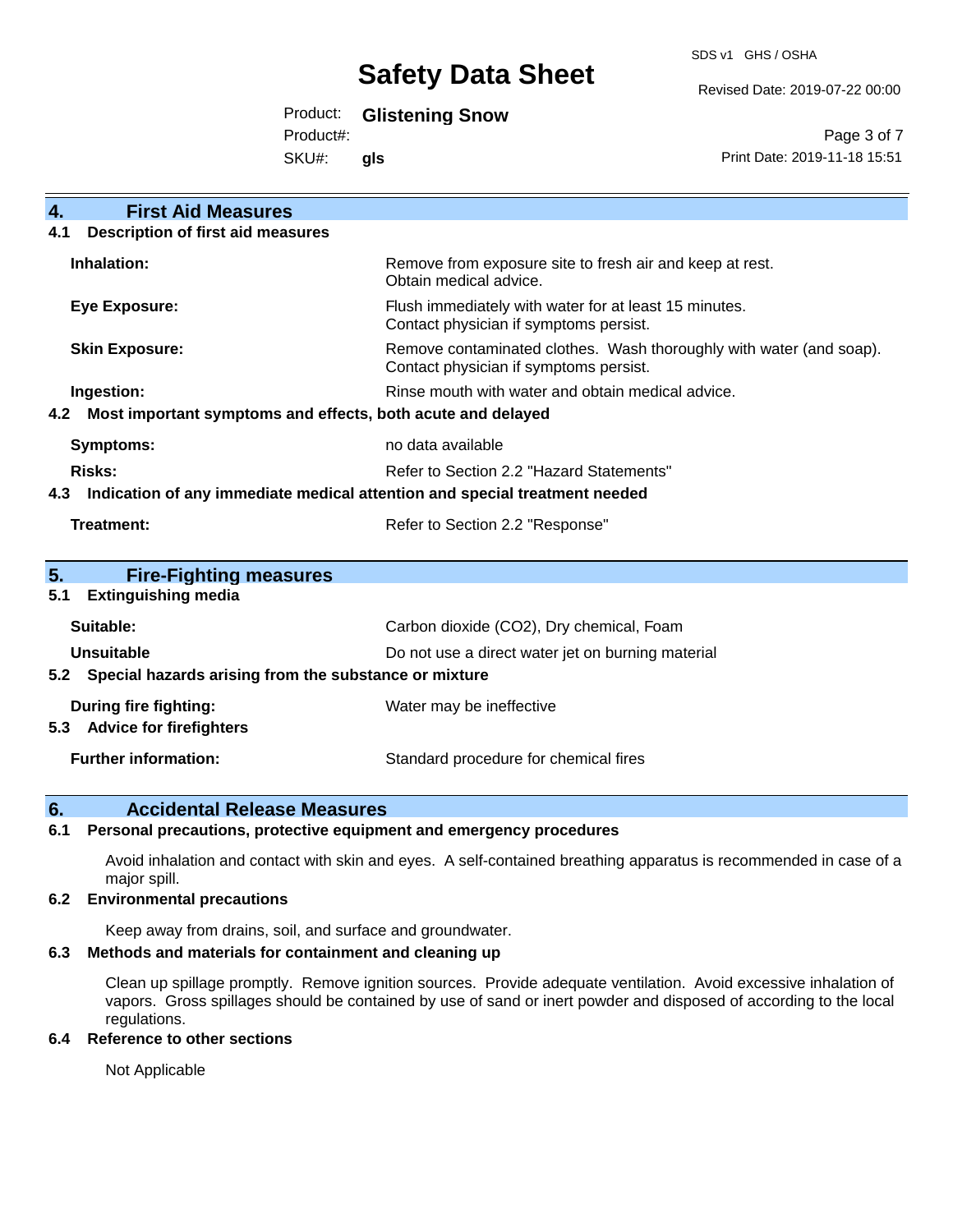#### Revised Date: 2019-07-22 00:00

Product: **Glistening Snow**

SKU#: Product#: **gls**

Page 4 of 7 Print Date: 2019-11-18 15:51

# **7. Handling and Storage**

#### **7.1 Precautions for safe handling**

Apply according to good manufacturing and industrial hygiene practices with proper ventilation. Do not drink, eat or smoke while handling. Respect good personal hygiene.

#### **7.2 Conditions for safe storage, including any incompatibilities**

Store in a cool, dry and ventilated area away from heat sources and protected from light in tightly closed original container. Avoid uncoated metal container. Keep air contact to a minimum.

#### **7.3 Specific end uses**

No information available

#### **8. Exposure Controls/Personal Protection**

**8.1 Control parameters**

| <b>Exposure Limits:</b>                               | Contains no substances with occupational exposure limit values.                                                                          |  |
|-------------------------------------------------------|------------------------------------------------------------------------------------------------------------------------------------------|--|
| <b>Engineering Controls:</b>                          | Use local exhaust as needed.                                                                                                             |  |
| 8.2 Exposure controls - Personal protective equipment |                                                                                                                                          |  |
| Eye protection:                                       | Tightly sealed goggles, face shield, or safety glasses with brow guards and side shields, etc.<br>as may be appropriate for the exposure |  |
| <b>Respiratory protection:</b>                        | Avoid excessive inhalation of concentrated vapors. Apply local ventilation where appropriate.                                            |  |
| <b>Skin protection:</b>                               | Avoid Skin contact. Use chemically resistant gloves as needed.                                                                           |  |

### **9. Physical and Chemical Properties**

#### **9.1 Information on basic physical and chemical properties**

| Appearance:                  | Liquid                          |
|------------------------------|---------------------------------|
| Odor:                        | Conforms to Standard            |
| Color:                       | Colorless to Yellow Tint (G0/1) |
| <b>Viscosity:</b>            | Liquid                          |
| <b>Freezing Point:</b>       | Not determined                  |
| <b>Boiling Point:</b>        | Not determined                  |
| <b>Melting Point:</b>        | Not determined                  |
| <b>Flashpoint (CCCFP):</b>   | >200 F (93.33 C)                |
| <b>Auto flammability:</b>    | Not determined                  |
| <b>Explosive Properties:</b> | None Expected                   |
| <b>Oxidizing properties:</b> | None Expected                   |
| Vapor Pressure (mmHg@20 C):  | 0.0187                          |
| %VOC:                        | 0.02                            |
| Specific Gravity @ 25 C:     | 0.9270                          |
| Density @ 25 C:              | 0.9240                          |
| Refractive Index @ 20 C:     | 1.4500                          |
| Soluble in:                  | Oil                             |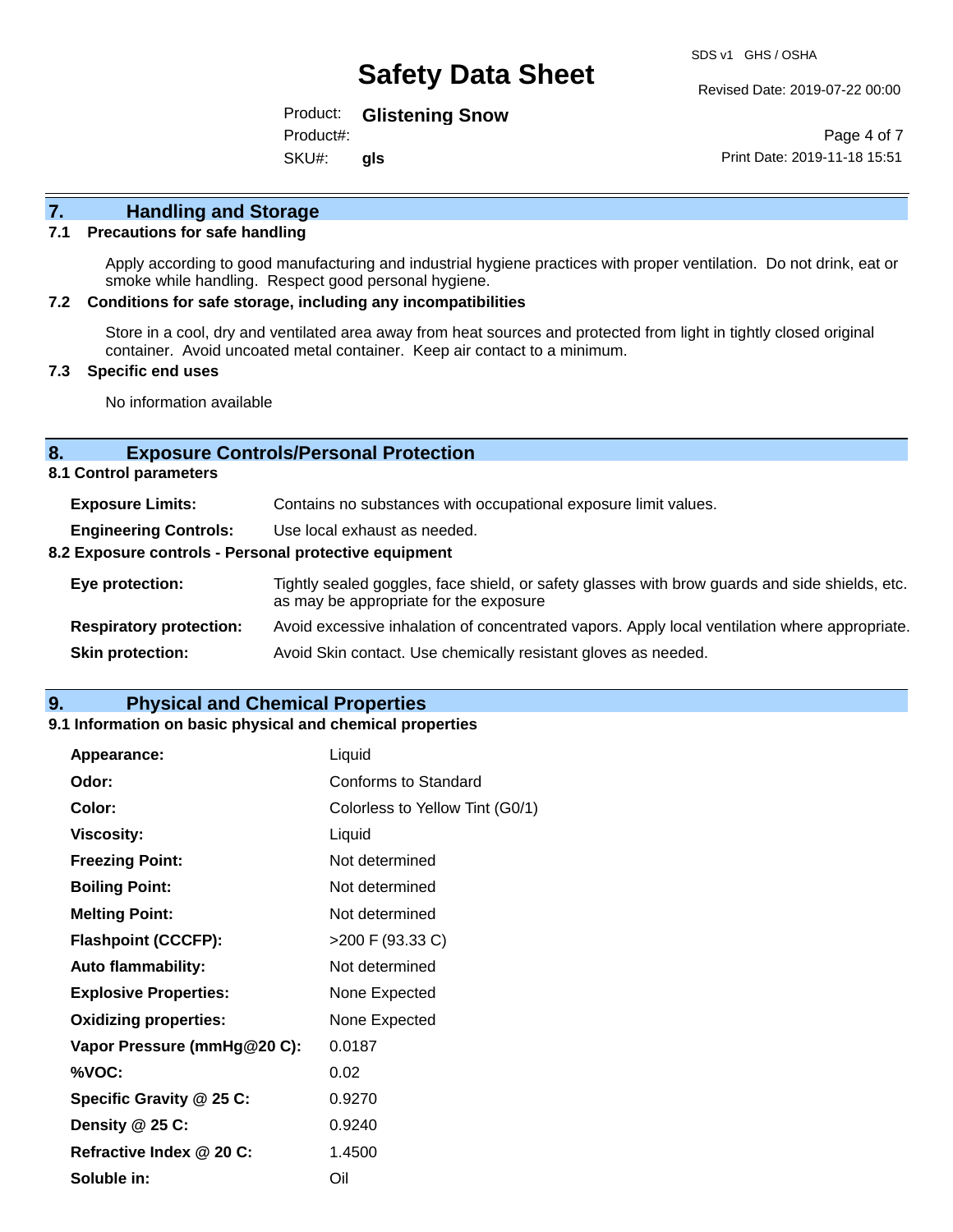Revised Date: 2019-07-22 00:00

Product: **Glistening Snow**

SKU#: Product#: **gls**

Page 5 of 7 Print Date: 2019-11-18 15:51

# **10. Stability and Reactivity**

| 10.1 Reactivity                         | None                                               |
|-----------------------------------------|----------------------------------------------------|
| <b>10.2 Chemical stability</b>          | Stable                                             |
| 10.3 Possibility of hazardous reactions | None known                                         |
| <b>10.4 Conditions to avoid</b>         | None known                                         |
| 10.5 Incompatible materials             | Strong oxidizing agents, strong acids, and alkalis |
| 10.6 Hazardous decomposition products   | None known                                         |

# **11. Toxicological Information**

# **11.1 Toxicological Effects**

Acute Toxicity Estimates (ATEs) based on the individual Ingredient Toxicity Data utilizing the "Additivity Formula"

| Acute toxicity - Oral - (Rat) mg/kg                | Not classified - the classification criteria are not met |
|----------------------------------------------------|----------------------------------------------------------|
| Acute toxicity - Dermal - (Rabbit) mg/kg           | Not classified - the classification criteria are not met |
| Acute toxicity - Inhalation - (Rat) mg/L/4hr       | (LD50: 415.9662) May be harmful if inhaled               |
| <b>Skin corrosion / irritation</b>                 | Causes mild skin irritation                              |
| Serious eye damage / irritation                    | Not classified - the classification criteria are not met |
| <b>Respiratory sensitization</b>                   | Not classified - the classification criteria are not met |
| <b>Skin sensitization</b>                          | May cause an allergic skin reaction                      |
| <b>Germ cell mutagenicity</b>                      | Not classified - the classification criteria are not met |
| Carcinogenicity                                    | Not classified - the classification criteria are not met |
| <b>Reproductive toxicity</b>                       | Not classified - the classification criteria are not met |
| Specific target organ toxicity - single exposure   | Not classified - the classification criteria are not met |
| Specific target organ toxicity - repeated exposure | Not classified - the classification criteria are not met |
| <b>Aspiration hazard</b>                           | Not classified - the classification criteria are not met |

# **12. Ecological Information**

**12.1 Toxicity**

| <b>Acute acquatic toxicity</b>     | Toxic to aquatic life                             |
|------------------------------------|---------------------------------------------------|
| <b>Chronic acquatic toxicity</b>   | Harmful to aquatic life with long lasting effects |
| <b>Toxicity Data on soil</b>       | no data available                                 |
| <b>Toxicity on other organisms</b> | no data available                                 |
|                                    |                                                   |
| 12.2 Persistence and degradability | no data available                                 |
| 12.3 Bioaccumulative potential     | no data available                                 |
| 12.4 Mobility in soil              | no data available                                 |
| 12.5 Other adverse effects         | no data available                                 |
|                                    |                                                   |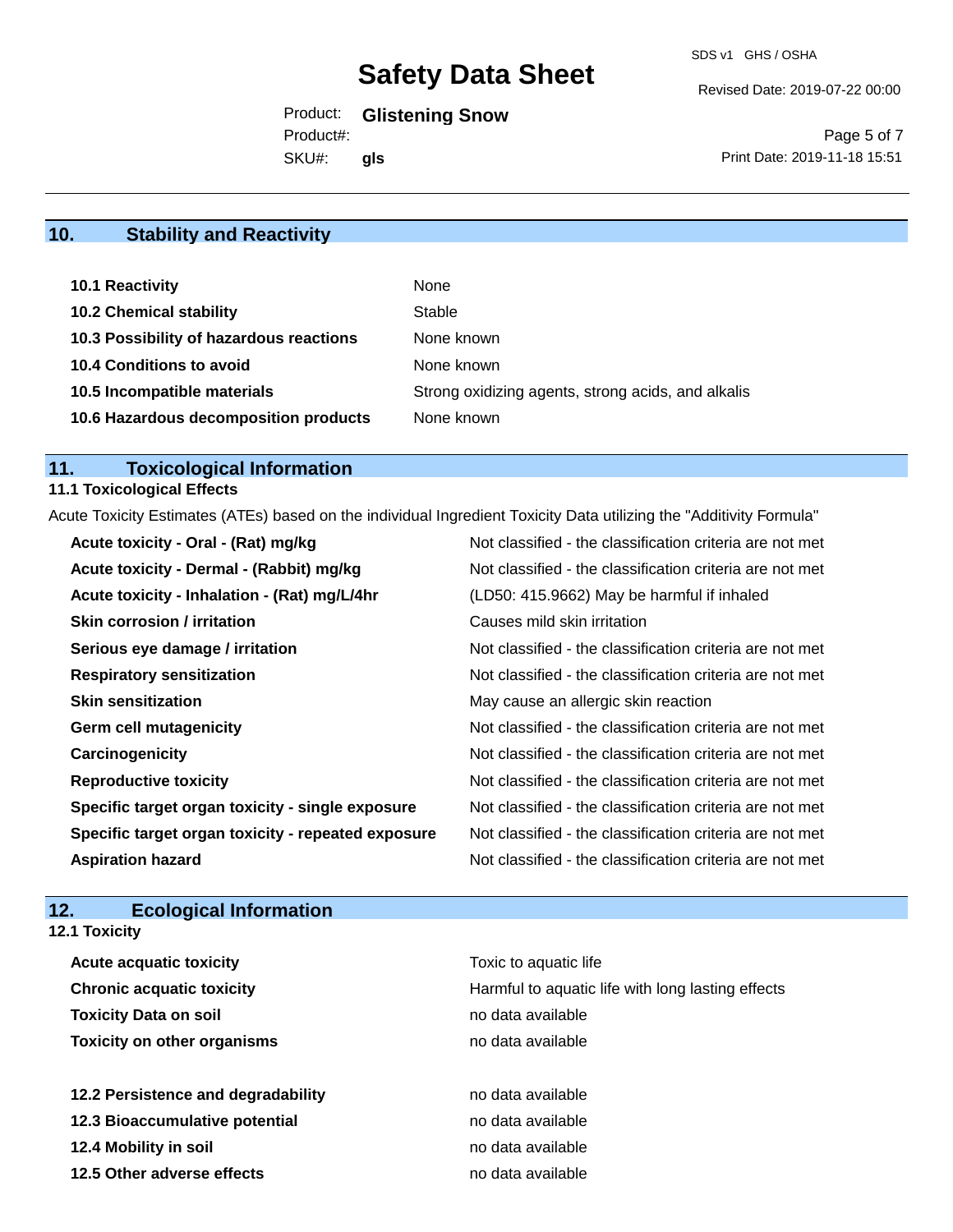Revised Date: 2019-07-22 00:00

Product: **Glistening Snow**

SKU#: Product#: **gls**

Page 6 of 7 Print Date: 2019-11-18 15:51

#### **13. Disposal Conditions**

#### **13.1 Waste treatment methods**

Do not allow product to reach sewage systems. Dispose of in accordance with all local and national regulations. Send to a licensed waste management company.The product should not be allowed to enter drains, water courses or the soil. Do not contaminate ponds, waterways or ditches with chemical or used container.

### **14. Transport Information**

| <b>Marine Pollutant</b><br>No            |              |                                     |                 |        |
|------------------------------------------|--------------|-------------------------------------|-----------------|--------|
| <b>Regulator</b>                         | <b>Class</b> | <b>Pack Group</b>                   | <b>Sub Risk</b> | UN-nr. |
| U.S. DOT (Non-Bulk)                      |              | Not Regulated - Not Dangerous Goods |                 |        |
| <b>Chemicals NOI</b>                     |              |                                     |                 |        |
| <b>ADR/RID (International Road/Rail)</b> |              | Not Regulated - Not Dangerous Goods |                 |        |
| Chemicals NOI                            |              |                                     |                 |        |
| <b>IATA (Air Cargo)</b>                  |              | Not Regulated - Not Dangerous Goods |                 |        |
| Chemicals NOI                            |              |                                     |                 |        |
| IMDG (Sea)                               |              | Not Regulated - Not Dangerous Goods |                 |        |
| <b>Chemicals NOI</b>                     |              |                                     |                 |        |

| 15. |                                           | <b>Regulatory Information</b> |                                     |                                                              |
|-----|-------------------------------------------|-------------------------------|-------------------------------------|--------------------------------------------------------------|
|     | <b>U.S. Federal Regulations</b>           |                               |                                     |                                                              |
|     | <b>TSCA (Toxic Substance Control Act)</b> |                               |                                     | All components of the substance/mixture are listed or exempt |
|     |                                           |                               | 40 CFR(EPCRA, SARA, CERCLA and CAA) | This product contains NO components of concern.              |
|     | <b>U.S. State Regulations</b>             |                               |                                     |                                                              |
|     | <b>California Proposition 65 Warning</b>  |                               |                                     | This product contains the following components:              |
|     |                                           |                               | 123-35-3(NF 204-622-5 0.01 - 0.1%   | beta-Myrcene (Natural Source)                                |
|     | 94-59-7                                   | $202 - 345 - 4 \leq 2$ ppm    |                                     | Safrole (Natural Source)                                     |
|     | $93 - 15 - 2$                             | $202 - 223 - 0 \leq 1$ ppm    |                                     | Methyl Eugenol (Natural Source)                              |
|     | <b>Canadian Regulations</b>               |                               |                                     |                                                              |
|     | <b>DSL</b>                                |                               |                                     | 100.00% of the components are listed or exempt.              |

# **16. Other Information**

#### **GHS H-Statements referred to under section 3 and not listed in section 2**

- H227 : Combustible liquid H303 : May be harmful if swallowed H312 : Harmful in contact with skin **H313** : May be harmful in contact with skin H315 : Causes skin irritation **H317** : May cause an allergic skin reaction H319 : Causes serious eye irritation H400 : Very Toxic to aquatic life H402 : Harmful to aquatic life **H411** : Toxic to aquatic life with long lasting effects
- **Total Fractional Values**